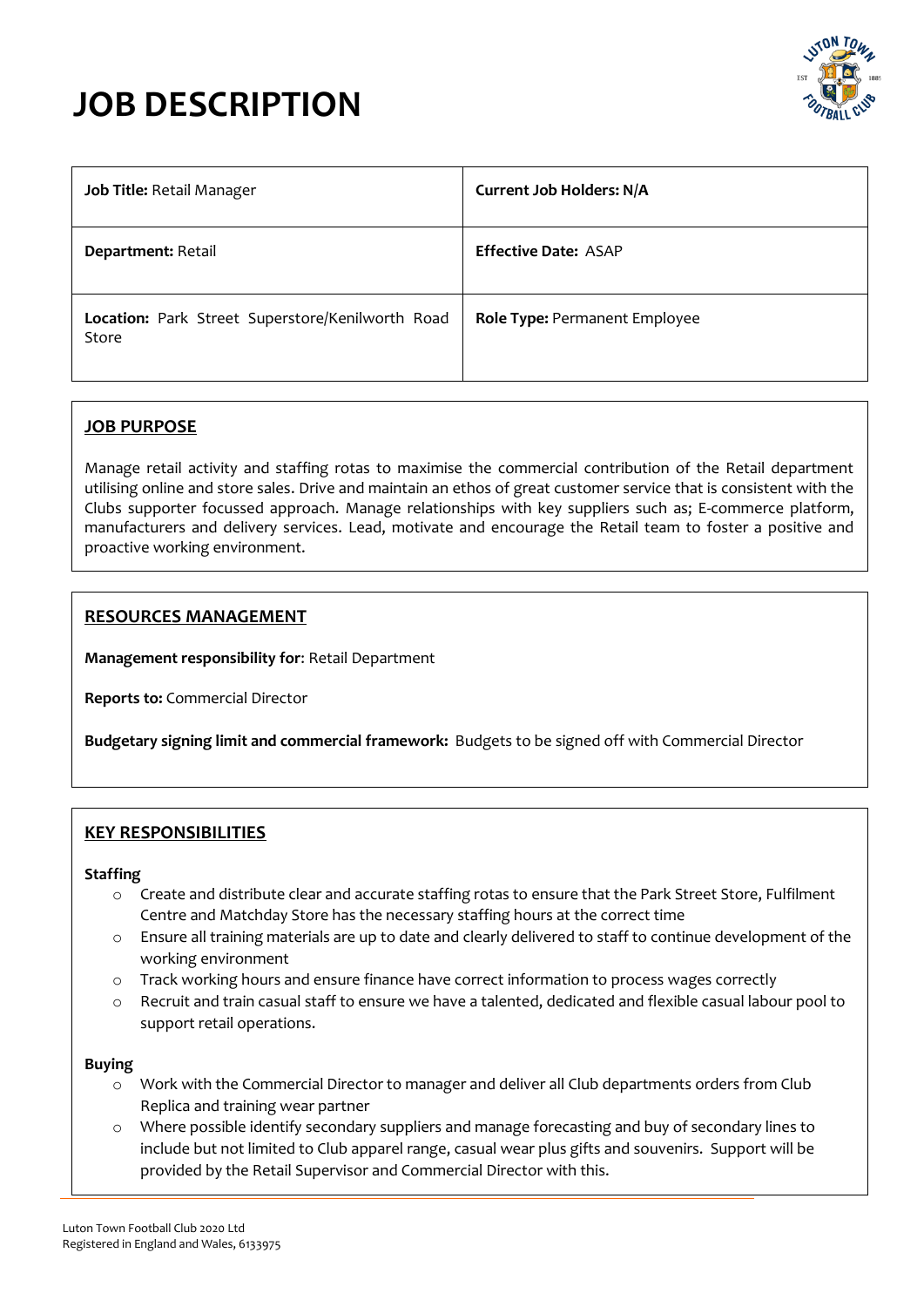- o Work with Club departments to ensure that all internal orders are cross charged correctly on the system with the supporting purchase order numbers.
- o Manage kit and training wear deliveries ensuring that all departments have their orders
- $\circ$  Manage the stock of shirt numbers and letters ensuring that there are never any out of stock.

#### **Systems**

- $\circ$  Maintain and develop the working relationship with external 3<sup>rd</sup> party suppliers
- o Create scoping documents and feasibility studies of new systems that will improve efficiency and productivity with the retail department
- o Work with Club Marketing Staff to create, manage and implement retail marketing strategy into Club communications
- o Accurately report figures to Commercial Director on a weekly, monthly and quarterly basis
- o Attend Club Management meetings as the representative of Retail.

#### **Staff and Training**

- o Ensuring that all staff members adhere to the retail uniform policy and that they are always wearing their lanyards
- o Running regular training days for all staff
- o Ensure that all supervisor staff are correctly trained to deliver top up training to retail employees
- o Ensure that the new starter manual is correct and up to date to integrate new employees and casual staff to the retail department
- o Identifying potential staff and progress talent accordingly.

#### **Customer Service**

- o Ensure high customer service standards are met by all retail staff, work regularly with the Commercial Director to review best industry practice and apply to our business
- o Work with staff to ensure they are maximising each customer with add on sales and up selling.

#### **Fulfilment**

- $\circ$  Set staff KPI's and maintain delivery time standards in line with what the business and our customer expect
- o Track developments in fulfilment practices to implement best practices for our team.

#### **Matchday**

- o Manage all elements of Stadium matchdays
- o Set up and distribute hospitality sheets. Set targets and ensure a member of staff visits each hospitality to obtain orders
- o Ensure all matchday staff have clear direction and well-defined tasks in order to run a successful matchday
- o Set daily matchday tasks for all staff and ensure they are completed
- o Actively look at ways to minimise queues
- o Ensure matchday banking in completed in a timely manner
- o Make sure shirt printing is offered to every customer buying replica shirts
- $\circ$  Work with staff to ensure they are maximising each customer with add on sales and up selling
- o Work with colleagues to ensure matchday marketing is maximised.

**Health & Safety:**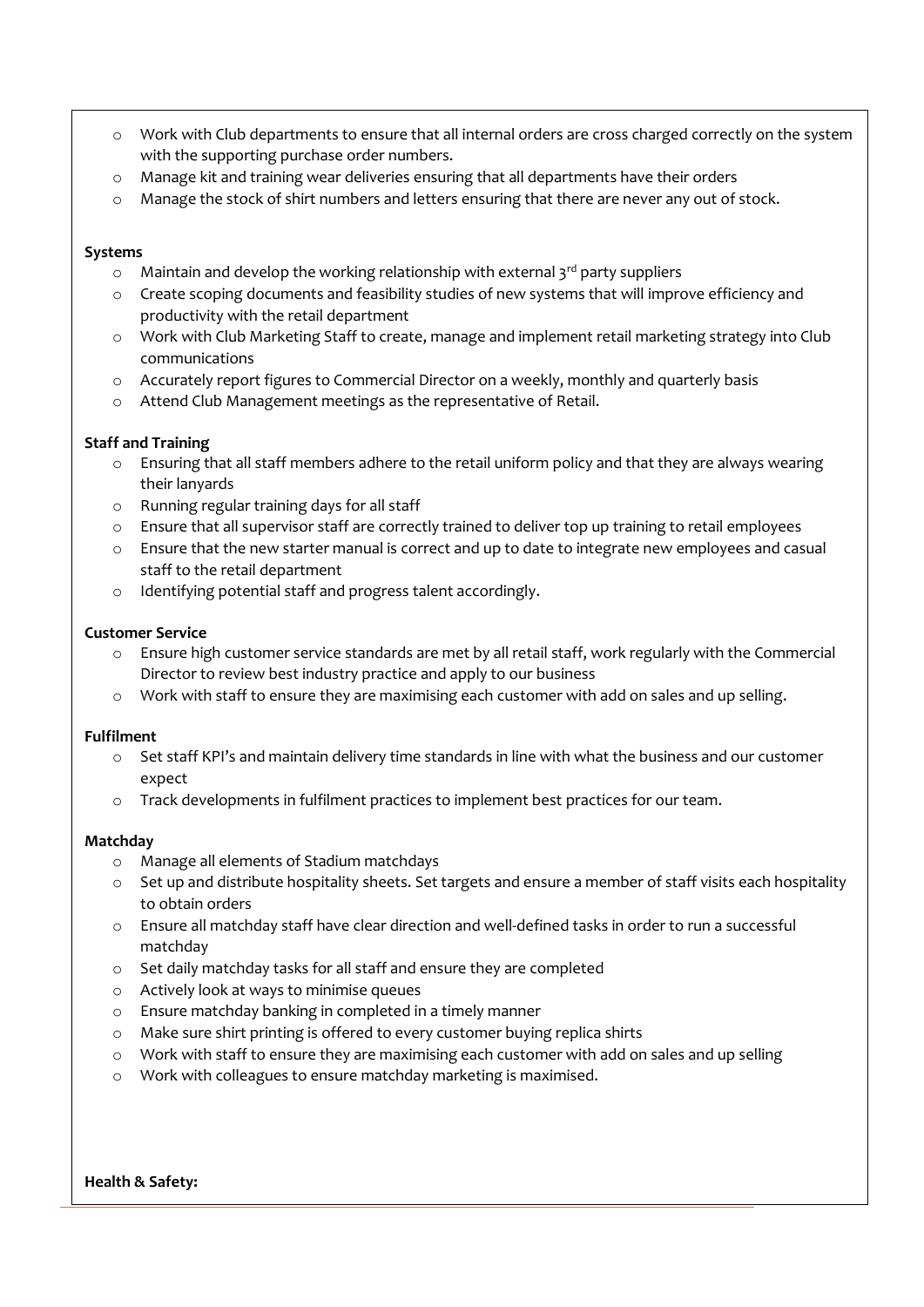Head of Department/ Line Manager requirements:

- o Maintain up to date knowledge of Health & Safety legislation and ensure compliance with the Club's Health & Safety Policy and all relevant regulations
- o Consider the Health & Safety implications of all operations within your area of responsibility
- o Support and uphold agreed standards for Health & Safety compliance, including assisting in accident, dangerous occurrence and near miss investigations within your area of responsibility
- o Direct the adherence to, and implementation of safe management systems in line with legislation and Club policy within your area of responsibility
- o Carry out induction briefings to direct reports and where applicable induct any workers/volunteers/contractors/visitors etc when entering the premises
- o Carry out safety briefings to all staff regarding; urgent safety information, general safety information and any changes to Club policies or procedures
- o Regularly conduct and review risk assessments, safe working, and management systems
- o Lead any Health & Safety training needs and ensure that all training is completed by your direct reports
- o Manage and monitor the performance of subcontractors, suppliers, and partners, etc and make appropriate Health & Safety recommendations for performance improvement
- o Liaise regularly with the Club's appointed Health & Safety representatives to support and maintain compliance
- o Maintain records of all Health & Safety issues within your area of responsibility.

# **MAIN JOB REQUIREMENTS AND PERSON SPECIFICATION**

## **Education/Qualifications/Training:**

- o Educated to a minimum of A-level or equivalent
- o Line Manager development training
- o Financial management and budget control training/ qualifications desirable, but not essential.

## **Specific Experience:**

- o Experience as an established Retail Manager or Retail Operations Manager managing a Retail Supervisor and a team of Retail Assistants
- o Key holder and out of hours responsibility essential
- o Experience working in retail with a fashion or lifestyle orientated brand that is customer service and sales orientated. Experience within a sporting environment is desirable but not essential
- o You must have excellent written and verbal communication skills
- o Be able to work under pressure and have the ability to drive sales and deliver on profit targets
- o You are proficient in the use of MS Office and preferable had exposure to POS systems
- o Understanding of eCommerce order fulfilment
- o Some knowledge of buying and managing stock the role will be supported with a Retail Supervisor for day-to-day assistance and have oversight from the Commercial Director.

## **Abilities/Skills/Knowledge:**

- o Flexibility when it comes to working weekends, evenings and bank holidays when necessary
- o Ability to motivate people with a 'hands on' approach, creating a supportive, fun and customer focused environment
- o A team player who is committed to delivering high standards of work